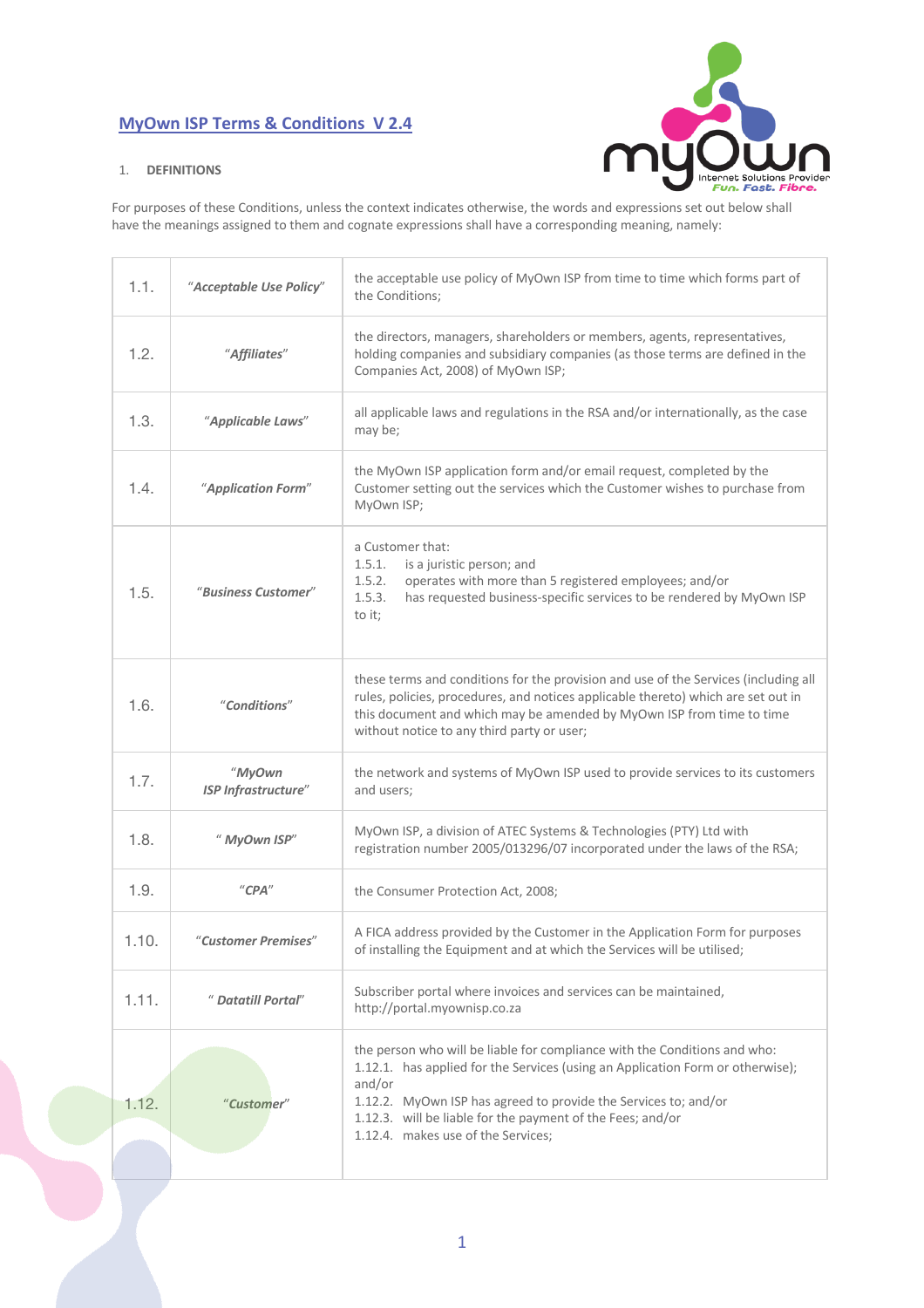| 1.13. | "Equipment"            | the equipment (being moveable property) specified in the Application Form and<br>supplied by MyOwn ISP to the Customer based on a loan, rental or otherwise, to<br>enable the Customer to utilise the Services; |
|-------|------------------------|-----------------------------------------------------------------------------------------------------------------------------------------------------------------------------------------------------------------|
| 1.14. | "Fees"                 | the fee payable by the Customer to MyOwn ISP in consideration for the provision<br>of the Services and additional equipment;                                                                                    |
| 1.15. | "Invoice Date"         | the date on which MyOwn ISP issues the Invoice to the Customer (which date is<br>reflected on the Invoice);                                                                                                     |
| 1.16. | "In voice"             | the invoice issued by MyOwn ISP to the Customer setting out the Fees (which<br>may include an itemised bill on request or where this is specified as part of the<br>Services provided to the Customer);         |
| 1.17. | "Parties"              | the Customer and MyOwn ISP (or anyone of them as the context requires);                                                                                                                                         |
| 1.18. | $^{\prime\prime}$ RSA" | the Republic of South Africa;                                                                                                                                                                                   |
| 1.19. | "Services"             | the service/s provided by MyOwn ISP to the Customer as per the Application<br>Form, including all software and Equipment necessary for the provision of the<br>Service/s;                                       |
| 1.20. | "VAT"                  | value-added tax as defined in the Value-Added Tax Act, 1991;                                                                                                                                                    |

- All monetary amounts in these Conditions are exclusive of VAT unless otherwise stated.
- In circumstances of the CPA applying to these Conditions, the provisions of the CPA will prevail in the event of a conflict between any provision of the Conditions and the provisions of the CPA.

# 2. **INTRODUCTION**

- These Conditions set out the terms and conditions in terms of which MyOwn ISP will provide the Services to the Customer and constitutes a binding agreement between MyOwn ISP and the Customer as set out below.
- MyOwn ISP is entitled to amend these Conditions from time to time and will place the amended Conditions on the MyOwn ISP website (www.myownisp.co.za) which amendment will bind the Customer from the date that the amendment has been published on the MyOwn ISP website.

# 3. **DURATION**

- The Customer accepts and agrees that these Conditions will become binding on it once MyOwn ISP has processed the Application Form and agreed to provide the Customer with the Services.
- These Conditions will continue to be binding on the Customer in respect of:
	- Residential Fibre Internet Services, on a month to month or contractual basis or
- Business Fibre Internet Services, on a contractual basis or
- all other services, on a month to month basis; or

until the services are cancelled in accordance with clause 13.

# 4. **PAYMENT**

- **General** 
	- MyOwn ISP will provide the Customer with a monthly Invoice on the Invoice Date.
	- All amounts invoiced are payable in advance.
	- Unless the Customer notifies MyOwn ISP in writing (at helpdesk@myownisp.co.za) within 7 days of receipt of an Invoice to the contrary, the contents of such Invoice will be deemed to be correct and will not be disputable.
	- The Fees must be paid by the Customer in full. without deduction or set-off and free of bank charges on the Invoice Date, unless agreed otherwise by MyOwn ISP in writing or unless the Invoice has been submitted as a dispute.
- Unpaid Fees and Credit Limits
	- Should the Customer fail to make payment of the Fees:
		- MyOwn ISP will be entitled to cease supplying current Services to the Customer and/or refuse the supply of new services to the Customer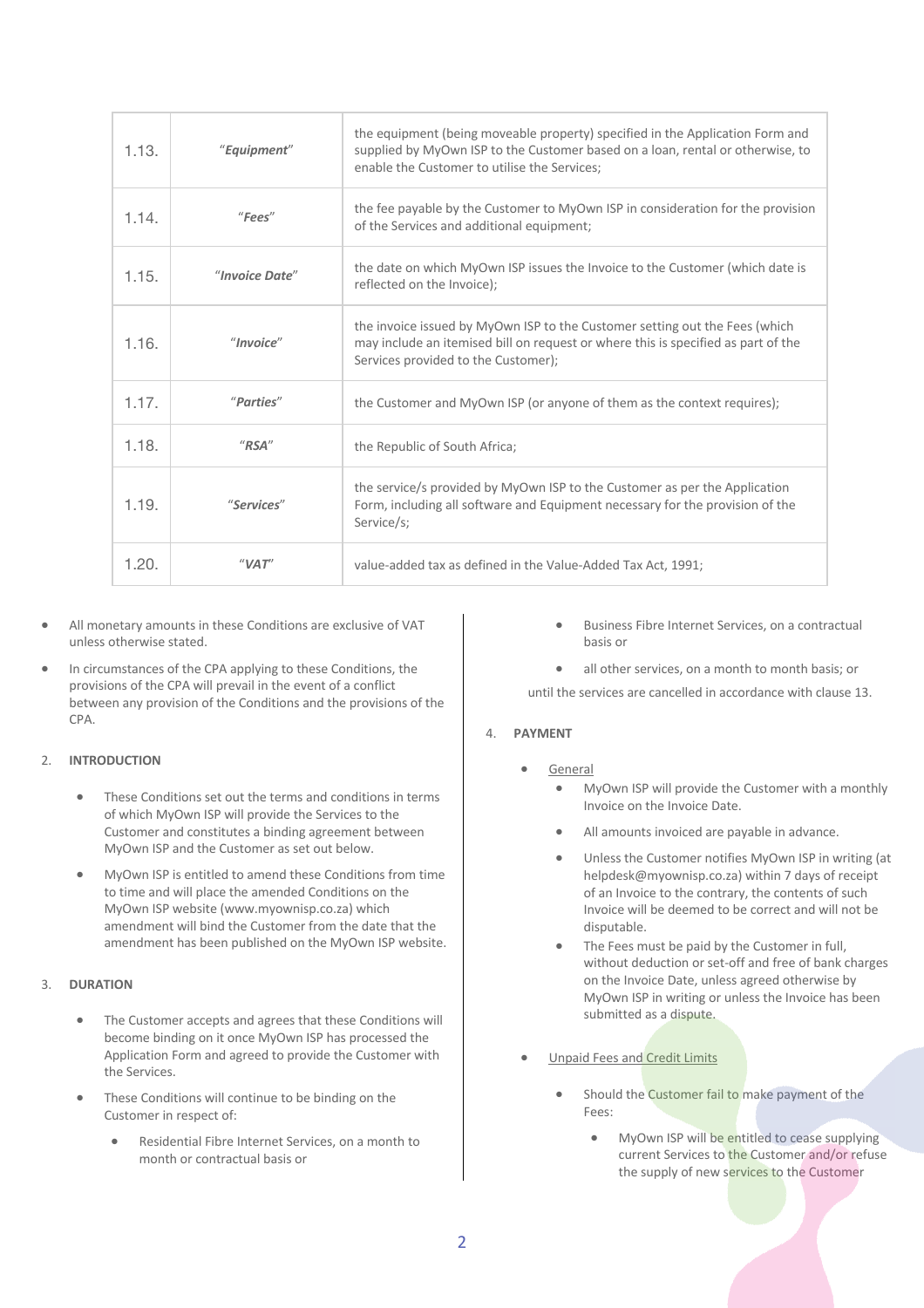until it receives payment in full of the outstanding amounts (including any interest accrued thereon);

- for more than 30 days from the Invoice Date, MyOwn ISP may submit the outstanding Invoice/s to a collections agency/firm. In the event of the Invoice/s being handed over to an outside collection agency, any costs incurred by MyOwn ISP in the collection process will be for the Customer's account;
- for more than 30 days from the Invoice Date, MyOwn ISP will cancel the fibre internet connection to the Customer after suspending the services due to non-payment and notifying the client of the intent to that effect. The Customer will receive a termination invoice within 7 days of contract termination which will include any final penalties and interest due by the client. Failure to settle the final account within 14 days will result in the Customer being handed over for debt collection.
- If your line has been suspended due to non-payment you are still liable for the line fee for the months the line is suspended. Should you wish to cancel the billing you will need to send a completed termination document to our Helpdesk at helpdesk@myownisp.co.za. Should you wish to reconnect the cancelled services you will be charged a re-connection fee depending on the Fibre network you are connecting to. The reconnection fee will need to be paid before we can reconnect your services and will be subject to revised credit vetting and a positive account.
- Methods of Payment
	- The Customer may pay the Fees by using a debit order, instant electronic funds transfer (EFT) and online method (by logging in to the Datatill portal and paying via Sage Pay or Zapper).
	- A processing fee of R50.00 (including VAT) will be charged on all returned debit orders.
	- If the preferred method of payment by the Customer is EFT, it is the sole responsibility of the Customer to ensure that all payments are made using the correct beneficiary reference as indicated on the Invoice. Failure to comply may result in an incorrect allocation of the payment which may cause service disruption as a result of the account being suspended due to nonpayment.
- Fee Increases
	- The Customer acknowledges and agrees that MyOwn ISP will be entitled, on 30 days' written notice to the Customer, to increase the Fees payable by the customer in circumstances of the direct costs to MyOwn ISP in providing the Services (including, without limitation, the charges charged by the network provider(s) in respect of such services) being increased.

The increases to the Fees shall be commensurate with the increased costs of providing the Services.

- Refunds
	- MyOwn ISP will not credit any customer because of Fibre downtime caused by maintenance on a fibre line, break in connection, power failures, slow speeds caused by FNO's network, load shedding, or any reason caused by third parties.
	- MyOwn ISP will process authorised refunds to customers each Thursday.

### 5. **SERVICES AND EQUIPMENT**

- **General** 
	- MyOwn ISP provides the Services to the Customer in terms of the Conditions.
	- All Services are provided to the Customer on a month to month or contractual basis and will automatically renew at the end of each month (or at the end of the contract) unless cancelled by the Customer in accordance with these Conditions.
	- All fibre to the home services are provided as a best effort service with an allowed contention ratio of 1/10 as is the industry standard.
- **Equipment** 
	- MyOwn ISP will supply equipment at the Customer Premises which will be a FICA address, however, ownership of the Equipment will remain vested in MyOwn ISP unless:
		- MyOwn ISP and the Customer have agreed otherwise in writing, or
		- the Customer has purchased the Equipment from MyOwn ISP and paid to MyOwn ISP the purchase price of such Equipment in full.
	- It is noted that the Customer will be supplied with a complimentary Mikrotik HAP Lite router for any package applied for. A Dual-Band router will be charged to the client's account should the client require a router that has wifi capabilities of 40Mbps and above. The Mikrotik HAP Lite will, however, still perform over a 100Mbps line speeds over a direct cable connection.
	- MyOwn ISP cannot guarantee internet speeds over a wireless connection. MyOwn ISP's responsibility end at the CPE (router) device.
	- MyOwn ISP will maintain the Equipment at its own cost, provided that the Customer will be liable to MyOwn ISP for any damage, destruction, or theft of the Equipment which damage, destruction, or theft is attributable to the Customer's acts or omissions.
	- MyOwn ISP has the right to inspect the Equipment at all reasonable times during the currency of the Conditions and to remove the Equipment on termination of these Conditions for any reason.
	- Other than the Equipment, MyOwn ISP will not be liable for the maintenance of any equipment provided by or on behalf of the Customer and/or whether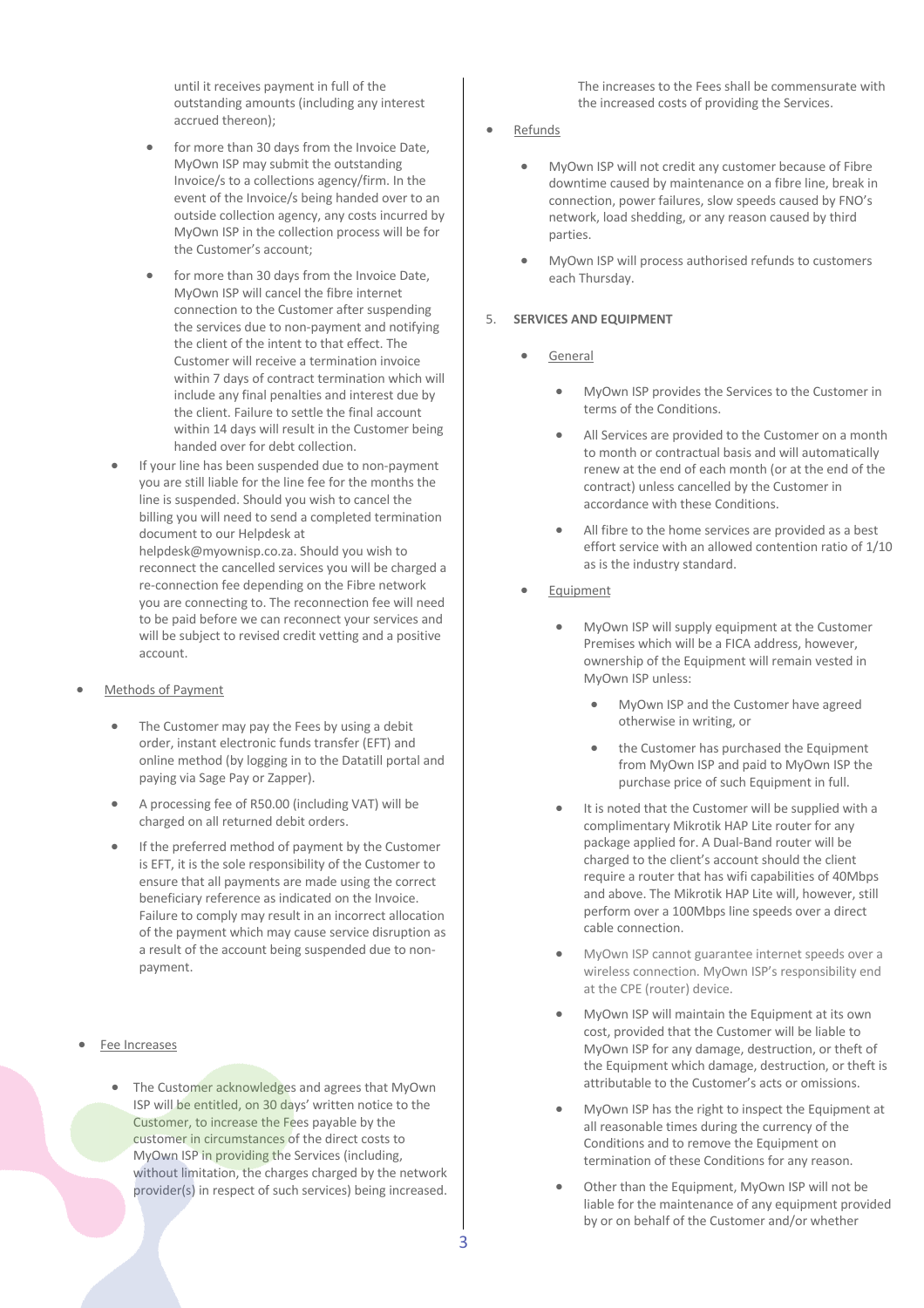utilised in conjunction with the Services.

- Remote Support / Support Services
	- For any remote assistance, the customer needs to call the MyOwn ISP Helpdesk or open a ticket via **helpdesk@myownisp.co.za**

#### 6. **PASSWORDS, IP ADDRESSES, AND ACCOUNT HOLDER DETAILS**

- The Customer is responsible for maintaining the confidentiality of its password and other related sensitive information for its user account. In the event of a breach of security through the Customer's account, the Customer will be liable for any unauthorised use of MyOwn ISP Infrastructure and Services, including any damages resulting therefrom, until the Customer notifies the MyOwn ISP Helpdesk of such a breach and MyOwn ISP has been able to rectify the breach.
- The Customer will be liable for any additional costs incurred by MyOwn ISP due to poor passwords or other credentials of the Customer in relation to the Customer's user account (for example blank passwords or "*test*" accounts).
- If MyOwn ISP assigns the Customer an Internet Protocol address in connection with its use of the MyOwn ISP Infrastructure and/or Services, the ownership of and right to use that Internet Protocol address will remain with and belong only to MyOwn ISP, and the Customer will have no right to use that Internet Protocol address except as allowed by MyOwn ISP in its sole and absolute discretion.
	- Reliance on Third Parties
		- Whilst MyOwn ISP operates the MyOwn ISP Infrastructure, MyOwn ISP hereby advises the Customer that MyOwn ISP does not operate in isolation but relies on certain services, equipment, and/or infrastructure which are provided by a number of third parties who provide separate but interrelated and connected services which as a whole, allows the MyOwn ISP Infrastructure to function. These third parties operate as independent service providers who are not necessarily contracted by MyOwn ISP and the Customer accepts and acknowledges this fact.
		- Whilst MyOwn ISP will use its best endeavours to ensure that the Services are operational at all times, MyOwn ISP does not (and cannot) warrant that the Services will be operational on a 24 hour / 365 days per year basis, this being due to the nature of the telecommunications industry and the network, which is dependent on the actions and/or input of several independent third parties whom MyOwn ISP has no direct control over. Accordingly, MyOwn ISP will not be liable for nor will it reimburse the Customer for any Fees paid or costs incurred by the Customer for Services which have been interrupted/non-operational for any period due to the failure of any third party operations and/or services and/or equipment and/or infrastructure (irrespective of whether MyOwn

ISP has entered into a service level agreement with such third party).

• Notwithstanding the provisions, MyOwn ISP will use its best endeavours to notify the Customer in advance of any failure of, or interruption to the Services, and where applicable any required maintenance and repairs which may result from such failure, interruption, or unavailability, where MyOwn ISP is in a position to do so.

#### 9. **UPGRADES AND DOWNGRADES**

- A downgrade occurs when the Customer changes its current package to a package at a lower cost. An upgrade would be the opposite of a downgrade.
- The Customer must contact MyOwn ISP via any support channel to request an upgrade or downgrade of their line speed. The lead time for such an upgrade or downgrade will be communicated to the client by the MyOwn ISP Helpdesk.
- The Customer must notify MyOwn ISP of downgrades or upgrades on or before the 20th of each month, for the downgrade or upgrade to take effect from the first day of the next month. Until the downgrade or upgrade is effected by MyOwn ISP, the Customer will continue to be charged for the rate of the existing package.
- If a service is downgraded during the month, there will be no refund/pro-rata for the money paid already for that service.

#### 10. **INDEMNITY AND LIMITATION OF LIABILITY**

- The Customer agrees to indemnify MyOwn ISP (and its Affiliates) and at all times keep it indemnified against all losses, claims, expenses, damages, liabilities, actions demands, proceedings, and judgements whatsoever in relation to or arising directly or indirectly out of the provision by MyOwn ISP of the Services, and the Customer will reimburse MyOwn ISP from time to time for all costs and expenses (including legal and other professional fees) that MyOwn ISP may reasonably incur in connection with investigating, preparing or defending any such action or claim, whether or not in connection with pending or threatened or actual litigation or arbitration in which MyOwn ISP is a party and whether or not resulting in any liability on its part, except to the extent that such action or claim is found in the final judgement to be the direct result of MyOwn ISP's fraud, gross negligence or breach of these Conditions.
- Subject to the provisions of the CPA to the extent that the CPA applies to these Conditions and the Customer, MyOwn ISP will not be liable to the Customer, or any third party claiming through or on behalf of the Customer, in respect of any claim whatsoever, whether in contract, delict or otherwise, for any loss, damages, costs or expenses directly or indirectly incurred as a result of the provision by MyOwn ISP of the Services, except to the extent that such losses, damages, costs or expenses incurred by the Customer are found in the final judgement to be the direct result of fraud, gross negligence or breach of these Conditions by MyOwn ISP. In these or any other circumstances, the maximum amount of the liability of MyOwn ISP in respect of such losses, damages, costs, or expenses will be limited to the amount of fees that have been paid to MyOwn ISP by or on behalf of the Customer in connection with the Services.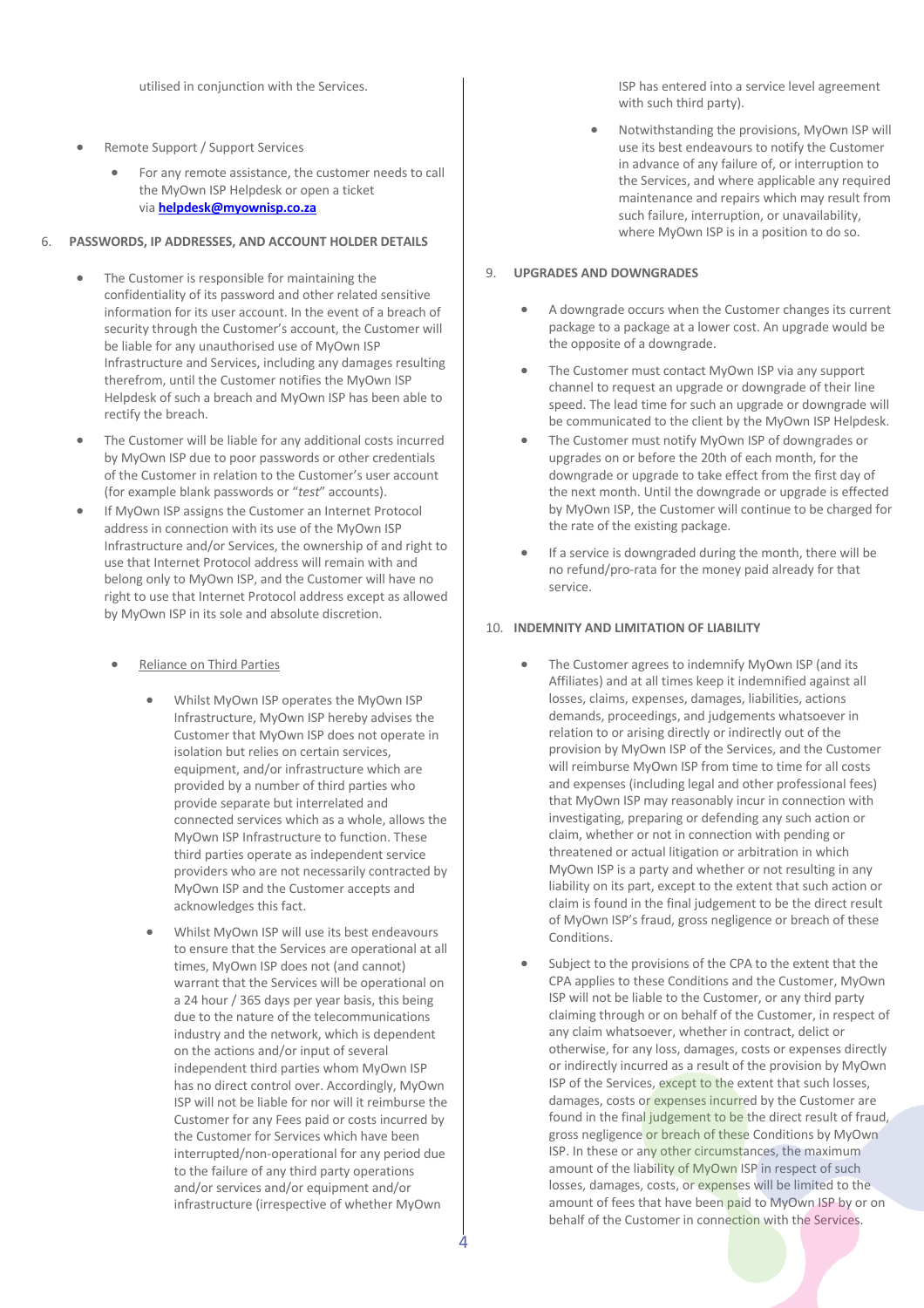- Without limiting the generality, MyOwn ISP will not (other than in circumstances of the gross negligence or fraudulent intent of MyOwn ISP) be liable for any damage or loss suffered by the Customer caused by and/or attributable to:
	- the Services being interrupted, suspended or terminated, for whatsoever reason; and/or
	- communications not being sent and/or received and/or transmitted timeously or at all for any reason whatsoever; and/or
	- circumstances that constitute a force majeure event (as contemplated in clause 12); and/or
	- the Customer's failure to perform its obligations under these Conditions; and/or
	- changes made to the Customer's operating environment which were not communicated to MyOwn ISP; and/or
	- a power failure or power interruptions at any site from where the Services or any component of the Services are rendered; and/or
	- any failure or delay by the Customer to report problems or queries to MyOwn ISP's Helpdesk and/or
	- the equipment of any recipient party being nonfunctioning for any reason whatsoever; and/or
	- the failure of any hardware, software programme, operating system, application/s, networks, telecommunication lines and/or any other computer system (or any component thereof) of any third party on whom the supplier and/or the customer relies (whether directly or indirectly) to supply and/or receive, as the case may be the services;
	- the unavailability of MyOwn ISP's website for any reason whatever; and/or
	- the Customer using the Service for any unlawful, improper or immoral purpose; and/or
	- the unlawful or fraudulent access by a third party of the Customer's telecommunication lines, PBX, or other telecommunication equipment.

#### 11. **WARRANTIES**

Subject to any warranties that may be implied by the CPA to the extent that the CPA applies to these Conditions and the Customer, MyOwn ISP does not make any representations nor, give any warranty or guarantee of any nature whatsoever, whether express or implied, in respect of the Services or the Equipment including but not limited to implied warranties of merchantability and fitness or suitability for any intended purpose, nor that the Services will be error-free, secure or uninterrupted.

## 12. **FORCE MAJEURE**

- MyOwn ISP will not be liable for any delay in performing or any failure to perform any of its obligations in terms of the Conditions due to any cause beyond its reasonable control.
- Upon the occurrence of any delay or failure referred to in this clause 12, the provisions of the Conditions which are affected shall be suspended for as long as the cause in question continues to operate, provided that if the delay or failure referred to in this clause 12, has not ceased to

operate within 3 months from the date upon which it arose, the Services may by way of notice in writing be cancelled by either Party.

# 13. **CANCELLATION**

- Should MyOwn ISP commit a breach of any of the provisions of these Conditions and fail to remedy that breach within 7 business days after receipt from the Customer of the written notice calling upon it so to do, then the Customer will be entitled to either:
	- enforce specific performance of the terms hereof; or
	- cancel the Services with effect from the beginning of the following calendar month and recover such damages as it may have sustained.
- In addition to any other rights to cancel which the Customer may have in terms of this agreement, the Customer may cancel the Services at any time with 20 (twenty) business days' written notice to MyOwn ISP in terms of the provisions of Sec 14(2) of the Consumer Protection Act, 68 of 2008 (the Act).

In the event of such cancellation by the Customer, MyOwn ISP will be entitled to charge a reasonable cancellation fee in terms of Sec 14(3)(i) as read with Regulation 5(2)of the Act from the Customer.

- A 24-month pro-rated clawback in the event of an early cancellation of the contract, i.e. the customer will be liable for the outstanding pro-rata amount of the installation, connection, or Wi-Fi router (as applicable) should they cancel the contract within the first 24 month period from the service activation date.
- The Customer will be liable for the full cost of any Fibre line ordered by completing the Application Form and then cancelling such Application Form after 60 days of its submission and before installation.
- Customers must notify the Helpdesk of a cancellation request in writing by emailing completed termination forms to helpdesk@myownisp.co.za.

The ONUS lies with the Customer to establish communication regarding cancellation. This includes the communication to confirm a cancellation request is accepted by MyOwn ISP.

- In addition to any other cancellation rights which MyOwn ISP may have in these Conditions, if the Customer breaches any term of these Conditions including any failure to pay MyOwn ISP any monies on the due date, and fail to remedy that breach within 7 business days after receipt from MyOwn ISP of the written notice calling upon it so to do, then MyOwn ISP will be entitled without prejudice to any right it may have as a result of that breach, cancel these Conditions and cease providing the Services to the Customer – this remedy will not be exhaustive and will be in addition and without prejudice to any others MyOwn ISP may have under or in consequence of these Conditions.
- If an application for business rescue proceedings or liquidation is filed by or against the Customer, or if the customer is sequestrated, liquidated, goes out of business, or announces intention to do so, MyOwn ISP will be entitled to immediately cancel these Conditions and terminate current Services, upon notice to the Customer.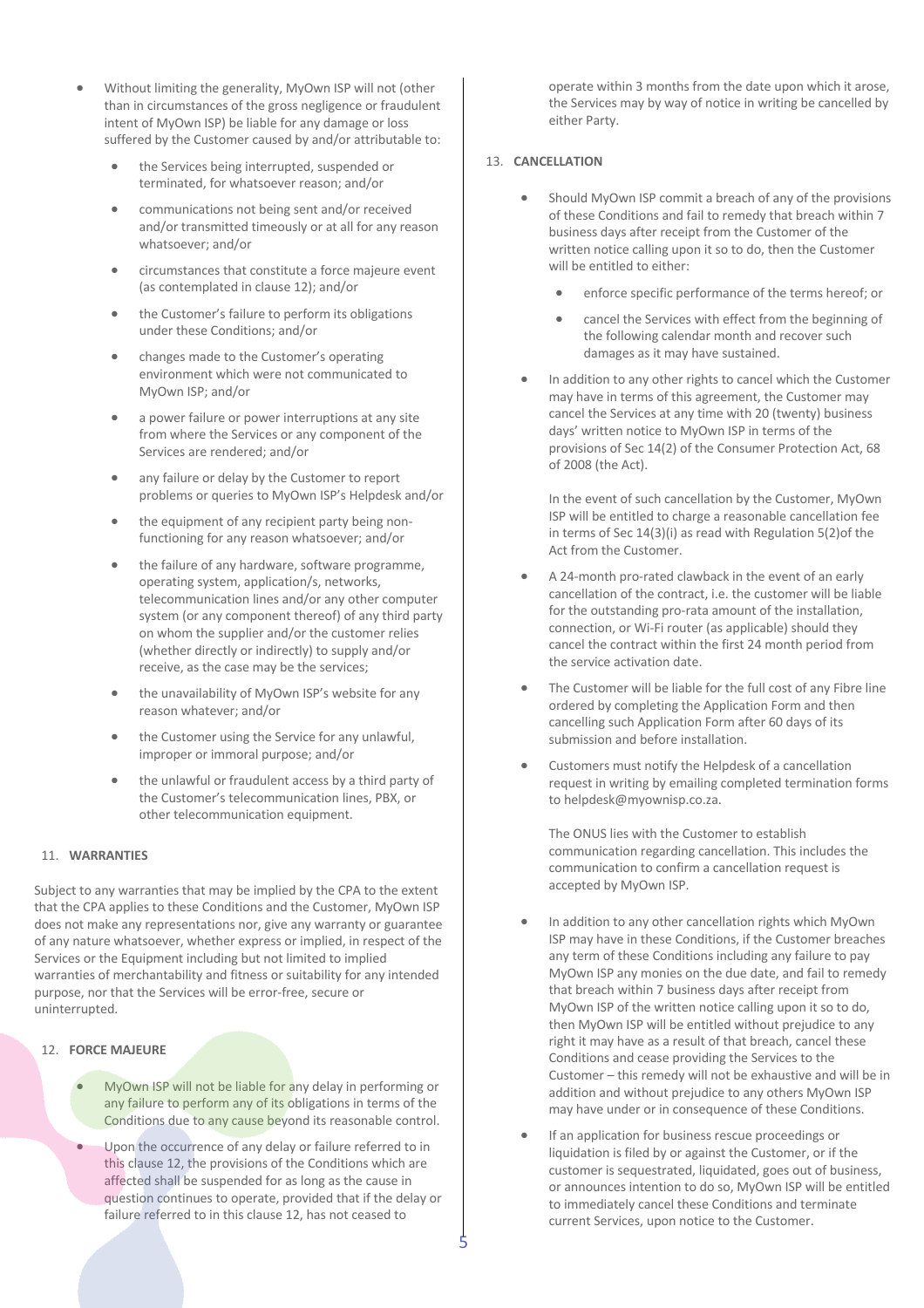If the supply of the Services is terminated in accordance with clause 13, the full outstanding balance of the Customer becomes due and payable immediately.

# 14. **DISPUTE RESOLUTION**

- Any dispute between the Parties concerning any matter arising out of any Invoice and/or these Conditions or their interpretation or their respective rights and obligations arising thereunder or their cancellation or any matter arising out of their cancellation must first be (attempted to be) resolved by the Customer and a manager of MyOwn ISP in accordance with the following procedure:
	- the Customer must submit to **retentions@myownisp.co.za** a written complaint/dispute setting out the Customer's full particulars, contact details, customer reference number, relationship with MyOwn ISP, statement of reasons for the complaint/dispute, and any relevant evidence or supporting documentation;
	- MyOwn ISP must:
		- acknowledge receipt of the complaint/dispute within 3 business days of its submission by the Customer; and
		- determine the outcome of the complaint/dispute, and communicate this result to the Customer within 14 business days of the above acknowledgement.
	- MyOwn ISP will not entertain any dispute/complaint in respect of an Invoice or Fees based on unauthorised use of the Services, it being the Customer's responsibility to safeguard access to the Services which it receives and to use the Services in the manner set out in these Conditions.
	- If the Customer is not satisfied with the outcome. then the complaint/dispute will be submitted to and determined by arbitration. Such arbitration will be held in Pretoria unless otherwise agreed to between the Parties in writing and will be held in a summary manner with a view to the proceedings being completed as soon as possible.
	- There will be 1 arbitrator whose appointment will be agreed upon between the Parties, but failing agreement between them within 10 Business Days after the arbitration has been demanded, either of the Parties will be entitled to request the chairperson for the time being of the Pretoria Bar Council to make the appointment who, in making his appointment, will have regard to the nature of the dispute.
	- The decision of the arbitrator will be final and binding on the Parties and may be made an order of any court of competent jurisdiction.
	- Each of the Parties hereby submits itself to the jurisdiction of the Gauteng Local Division of the High Court of South Africa, Pretoria should the other Party wish to make the arbitrator's decision and order of that Court.

### 15. **CONFIDENTIALITY**

MyOwn ISP will keep all information supplied to, or acquired by it in connection with any order in terms of these Conditions strictly confidential, shall not use such information or any part thereof for any purpose other than permitted under these Conditions.

## 16. **NOTICES**

• Notices required by these Conditions shall be in writing and will be delivered in the manner prescribed, failing which either by personal delivery, fax, or by email. If delivered by mail, notices shall be sent by any express mail service; or by certified or registered mail, return receipt requested, with all postage and charges prepaid, and shall be deemed to have been received on the 5th business day after posting. Emails and faxes will be deemed to be received on the business day they are sent if sent before 16h00 on that day or the next business day thereafter are sent after 16h00 on a business day or if sent on a non-business day.

### 17. **PERSONAL INFORMATION**

- By requesting and utilising the Services, the Customer consents to:
	- MyOwn ISP recording and storing, in a secure manner, the Customer's details for record-keeping purposes and to comply with its obligation in terms of these Conditions;
	- MyOwn ISP providing the Customer's details to any law enforcement agencies upon it being requested to do so;
	- MyOwn ISP using location-based services for any lawful or third party service;
	- Cookies being stored to provide customised services (if any);
	- certificates being stored;
	- MyOwn ISP, third-party vendors/partners redirecting the Customer to third party vendor payment processing partners; and
	- MyOwn ISP making the Customer's personal information available to its Affiliates, provided that such personal information will not be provided to or sold to any third parties which are not Affiliates written consent of the Customer.

#### 18. **GENERAL**

- The Customer will not be entitled to assign, cede, delegate or transfer any rights, obligations, share or interest acquired in terms of the Conditions and/or the Services, in whole or in part, to any other party or person without the prior written consent of MyOwn ISP.
- No Party will have any claim or right of action arising from any undertaking, representation, or warranty not included in these Conditions.
- No extension of time, relaxation, or indulgence granted by MyOwn ISP to the Customer will be deemed to be a waiver or tacit amendment of MyOwn ISP's or the Customer's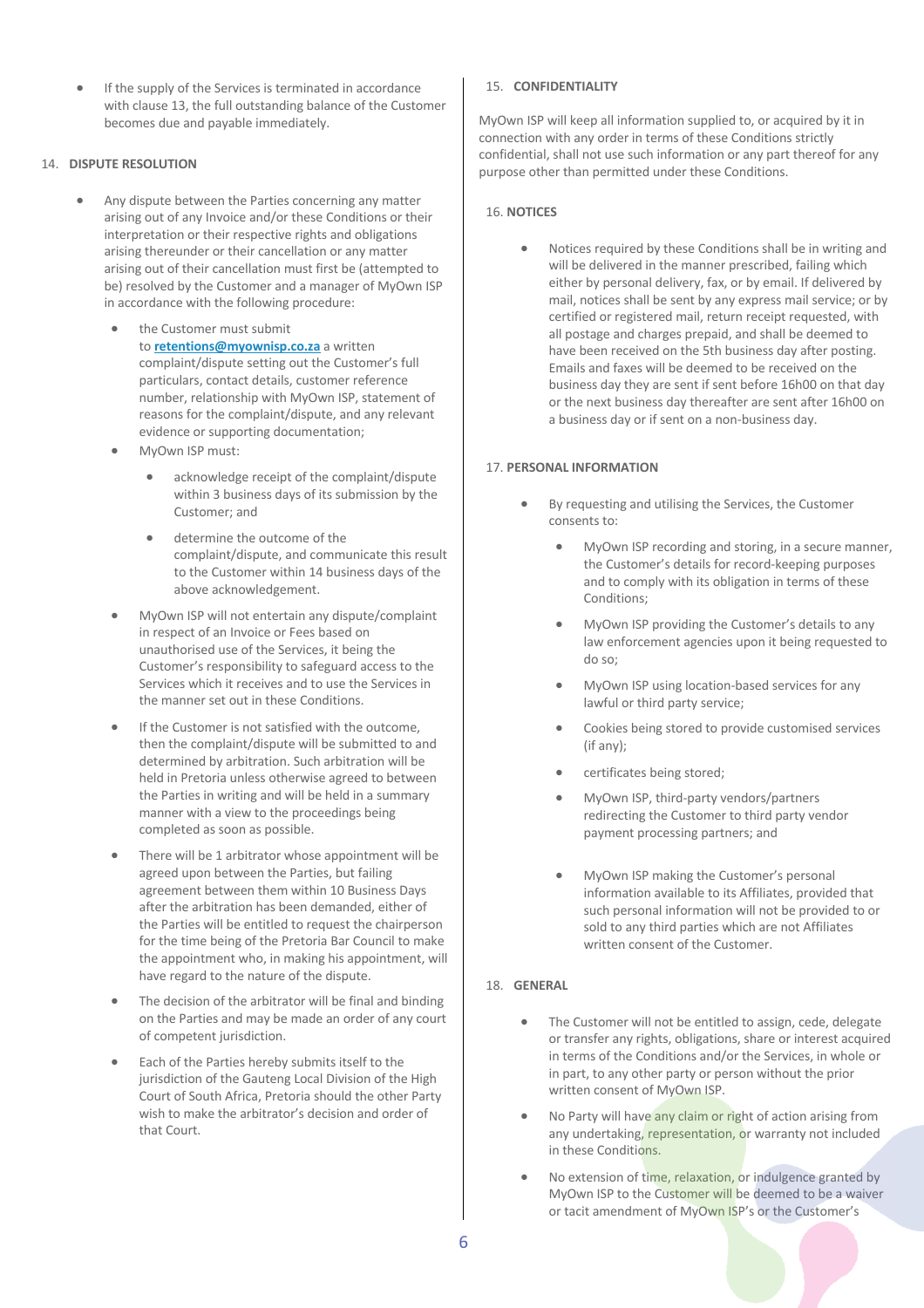rights in terms hereof, nor will any such relaxation or indulgence be deemed to be a novation or waiver of the terms and conditions of these Conditions.

- Each of the provisions of these Conditions will be considered as separate terms and conditions and in the event that these Conditions are affected by any legislation or any amendment thereto, or if the provisions herein contained are by virtue of that legislation or otherwise, held to be illegal, invalid, prohibited or unenforceable, then any such provisions shall be ineffective only to the extent of the illegality, invalidity, prohibition or unenforceability and each of the remaining provisions hereof shall remain in full force and effect as if the illegal, invalid, prohibited or unenforceable provision was not a part hereof.
- All costs, charges, and expenses of any nature whatever which may be incurred MyOwn ISP in enforcing its rights in terms of these Conditions, including without limiting the generality of the foregoing, legal costs on the scale of attorney and own Customer and collection commission, irrespective of whether any action has been instituted, will be recoverable on demand from the Customer against which such rights are successfully enforced and will be payable on demand.
- The validity of these Conditions, their interpretation, the respective rights and obligations of the parties, and all other matters arising in any way out of these Conditions or their performance will be determined in accordance with the laws of South Africa.
- This Agreement supersedes and cancels all previous agreements between MyOwn ISP and the Customer relating to the subject matter hereof.

#### 19. **ACCEPTABLE USE POLICY**

- General and Acceptable Use
	- The provisions of the Acceptable Use Policy:
		- form part of the Conditions;
		- are binding on the Customer; and
		- are intended as guidelines and are not meant to be exhaustive.
	- Generally, conduct that violates any law, regulation, or the accepted norms of the Internet community, whether or not expressly mentioned in the Acceptable Use Policy, is prohibited. MyOwn ISP prohibits activities that may damage its commercial reputation and goodwill and reserves the right to take such steps as it may deem required to protect itself from such damage being caused by the Customer.
	- The Customer must:
		- use the Internet and MyOwn ISP's Infrastructure for his/her personal use only and must do so with respect, courtesy, and responsibility, giving due regard to the rights of other Internet and/or MyOwn ISP Infrastructure users;
		- have a basic knowledge of how the Internet functions, the types of uses which are generally acceptable, and the types of uses which are to be avoided.
- The Customer acknowledges and agrees that MyOwn ISP is unable to exercise control over the content of the information passing over the MyOwn ISP Infrastructure and the Internet, including any websites, electronic mail transmissions, newsgroups, or other material created or accessible over the MyOwn ISP Infrastructure. Accordingly, MyOwn ISP is not responsible for the content of any messages or other information transmitted over the MyOwn ISP Infrastructure and/or the Internet.
- The Customer agrees to indemnify MyOwn ISP and its Affiliates in full and on-demand from and against any loss, damage, costs, or expenses which they may suffer or incur directly or indirectly as a result of the Customer's use of the MyOwn ISP Infrastructure and/or Internet otherwise than in accordance with the Acceptable Use Policy, the Conditions, and the Applicable Laws.
- Prohibited, Unacceptable, and Unlawful Use
	- The MyOwn ISP Infrastructure may be used only for lawful purposes and Customers may not violate any Applicable Laws when using the Infrastructure and/or the Internet.
	- Transmission, downloading, distribution, or storage of any material on or through the MyOwn ISP Infrastructure in violation of Applicable Laws by the Customer is prohibited. This includes, without limitation, material protected by copyright, trademark, trade secrets, or other intellectual property right used without proper authorisation, and material that is obscene, defamatory, constitutes an illegal threat, violates export control laws, constitutes child sexual abuse imagery, pirated software, illegal downloads, "*Hackers programs or archives*", "*Warez Sites*", "*Irc Bots*", "*Illegal Mp3's*", drug dealing or other illegal activities.
	- The Customer is prohibited from posting defamatory, scandalous, violent, or private information about a person without their consent, intentionally inflicting emotional distress, or violating trademarks, copyrights, or other intellectual property rights.
- Business Use
	- The Customer acknowledges that:
		- there is a distinction between residential/home internet services (fibre-to-the-home) and business services (fibre-to-the-business);
- System and Network Security
	- All references to systems and networks under this section include the Internet (and all those systems and/or networks to which the Customer is granted access through MyOwn ISP) and include but are not limited to the MyOwn ISP Infrastructure itself.
	- The Customer may not circumvent user authentication or security of any host, network, or account (referred to as "*cracking*" or "*hacking*"), nor interfere with service to any user, customer, host, or network (referred to as "*denial of service attacks*").